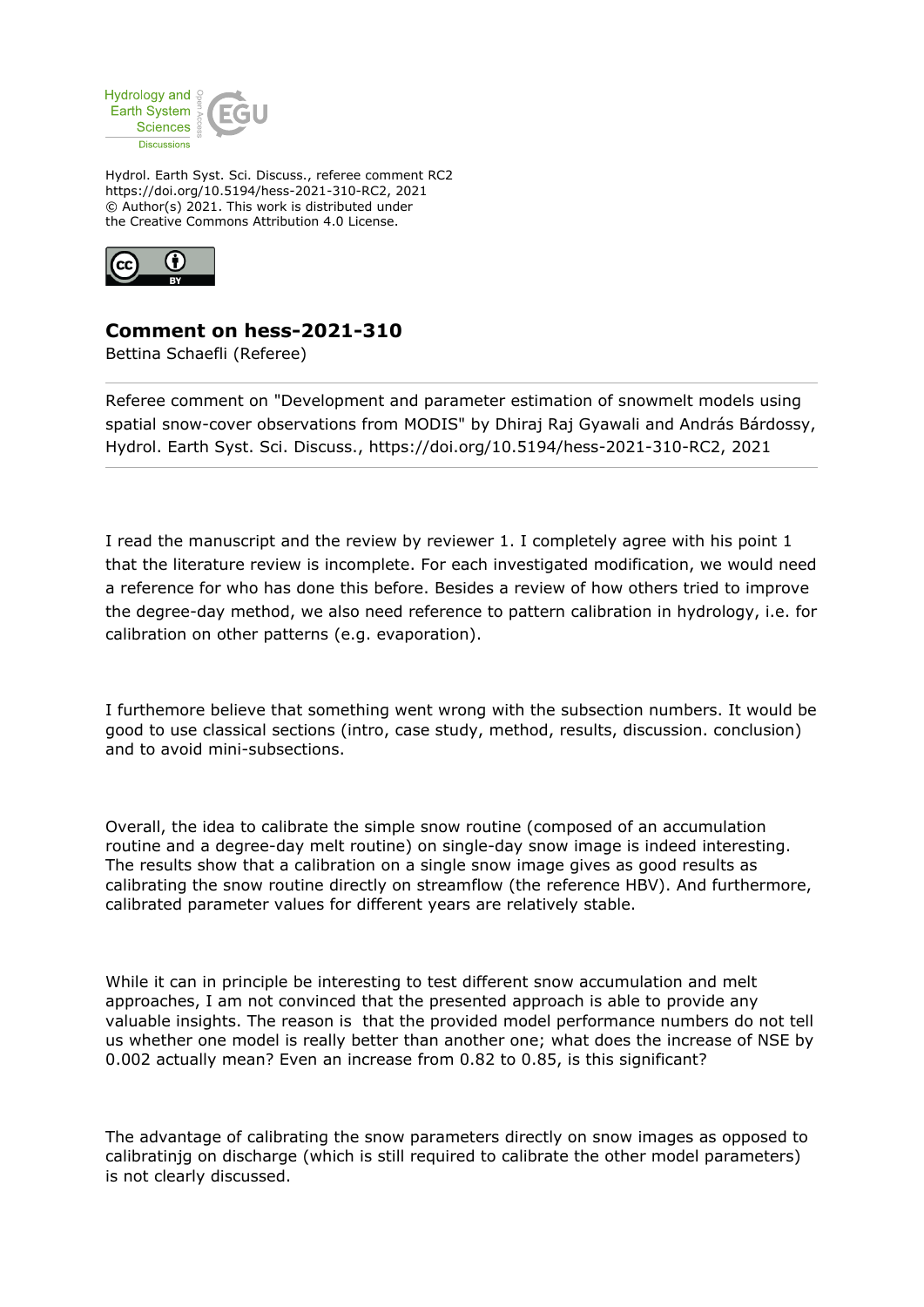There are only three case studies, on reflecting intermittent snow, the other one reflecting the typical build up of a seasonal snow cover. Is calibration on snow of a particular interest in one case or the other?

Finally, I believe something went also wrong with the choice of the Swiss catchment. I do not know which outlet you have chosen, but it seems to be (given the high discharge) after the outflow of a large lake in Luzern, which means that you emulate the behavior of the lake through the hydrological model. Any effect of the snow cover / melt will be strongly smoothed out by the lake volume.

For all above reasons, I cannot recommend a revision of this paper for publication in HESS. The material could be turned into an interesting contribution but would require substantial work, which I believe goes beyond major revisions.

## **Detailed comments:**

- the water balance equation of the snow cover is missing; how does liquid precip enter the equation? ie. is liquid water immediately added to the snowpack outflow?

- melt does not increase because of liquid water falling on the snowpack, this is a physical misconception; in wet conditions (rainfall or high relative humidity), the heat transfer from the atmospher to the snowpack is higher than in dry conditions; it is this heat transfer that increases the melt and not the advected heat via rainfall entering the snowmpack (which is very small); and of course the liquid water content of the snowpack increases with incoming rain but we do not know how the liquid water content of the snow cover is modelled here (point above)

- list of paramters / variables are unusal, I would put in text format

- we need information on the used catchments (classical catchment caracteristics, including location, size, etc).

- remove unnecessary digits in the tables

- how to you define winter? what are snow days? with snowfall or snow on the ground?